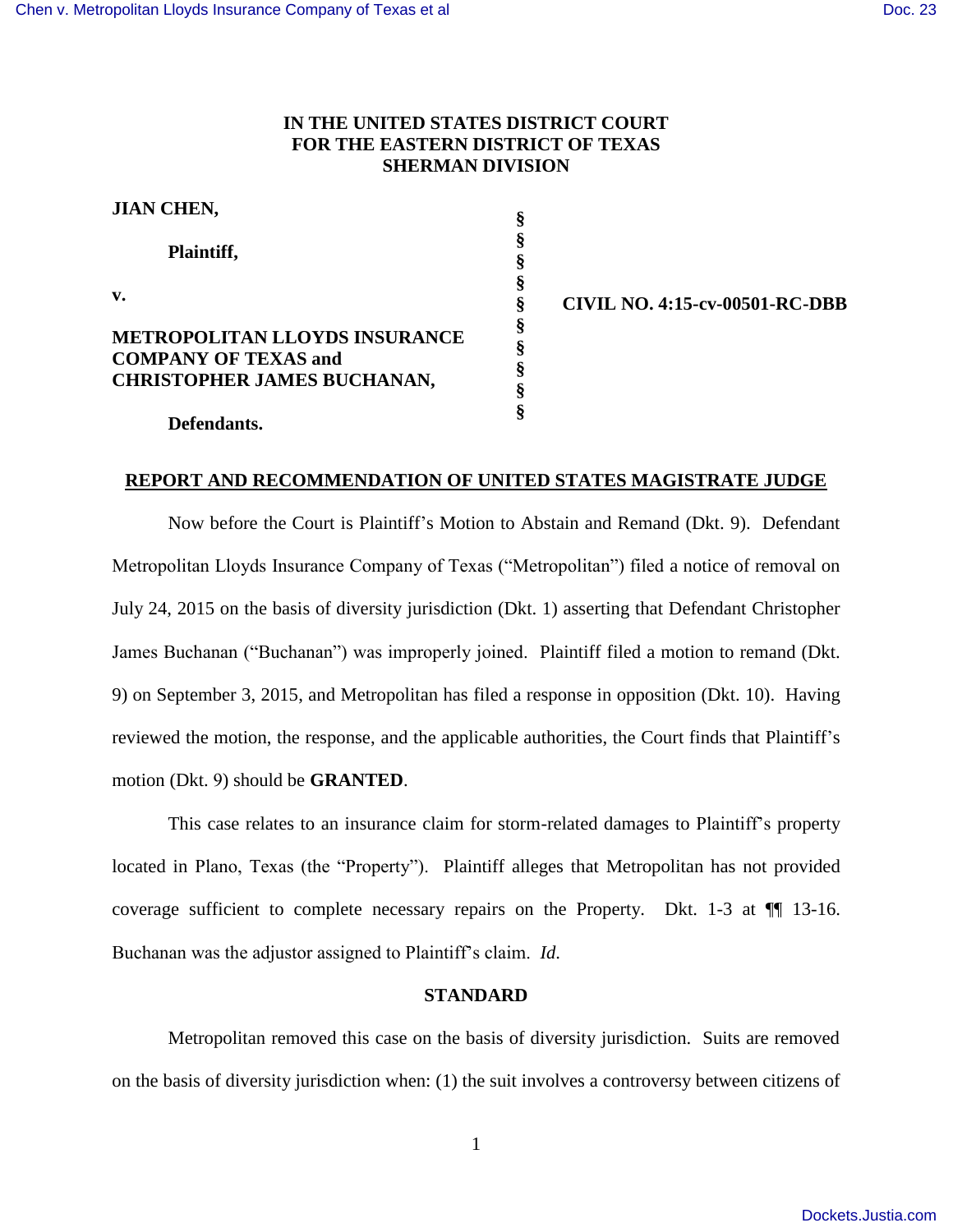different states and (2) the amount in controversy exceeds \$75,000. 28 U.S.C. § 1332. Metropolitan contends that Buchanan, a Texas citizen, was improperly joined in the litigation. Suits are removed on the basis of diversity jurisdiction "only if none of the parties in interest is *properly* joined and served as defendants is a citizen of the State in which such action is brought." 28 U.S.C. § 1441(b) (emphasis added).

"To establish that a non-diverse defendant has been improperly joined, the removing party must prove (1) actual fraud in the pleading of jurisdictional facts, or (2) the plaintiffs' inability to establish a cause of action against the non-diverse party in state court." *Rico v. Flores*, 481 F.3d 234, 238-39 (5th Cir. 2007); *Holder v. Abbott Labs., Inc.*, 444 F.3d 383, 387 (5th Cir. 2006). The second prong only is at issue here, and its test is ""whether the defendant has demonstrated that there is no possibility of recovery by the plaintiff against an in-state defendant, which stated differently means that there is no reasonable basis for the district court to predict that the plaintiff might be able to recover against an in-state defendant."" *Rico*, 481 F.3d at 239. This Court must decide whether "there is any reasonable basis for predicting that [Plaintiffs] might be able to establish [Defendants"] liability on the pleaded claims in state court." *Griggs v. State Farm Lloyds*, 181 F.3d 694, 699 (5th Cir. 1999). Since the purpose of the improper joinder inquiry is to determine whether or not the in-state defendant was properly joined, the focus of the inquiry must be on the joinder, not the merits of the plaintiff"s case. *Smallwood v. Illinois Cent. R. Co.*, 385 F.3d 568, 573 (5th Cir. 2004). In making that determination, the court may conduct a Rule 12(b)(6)-type analysis, looking initially at the allegations of the complaint to determine whether the complaint states a claim under state law against the in-state defendant. *Id*. The court is also required to resolve any issues of material fact or ambiguity in the state law in the plaintiffs" favor. *Rico*, 481 F.3d at 239.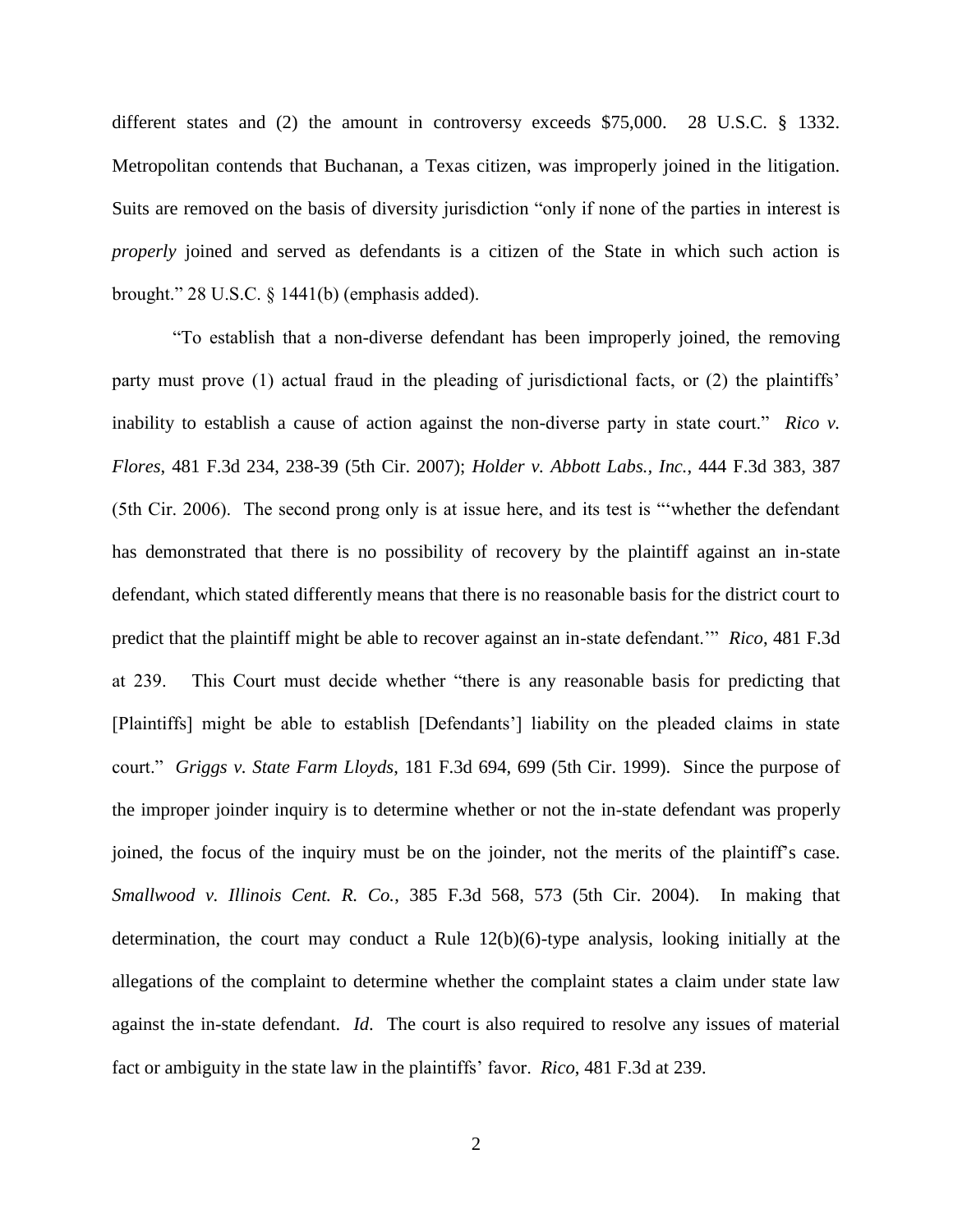As explained by the Fifth Circuit:

To determine such possibility of state-court recovery, a court may analyze the sufficiency of a plaintiff"s pleadings alone; or, in its discretion, pierce the pleadings and conduct a summary inquiry. The focus is on plaintiff"s pleadings at the time of removal; post-removal filings may be considered only to the extent they amplify or clarify facts alleged in the state-court complaint, with new claims or theories of recovery disregarded.

*Akerblom v. Ezra Holdings Ltd.*, 509 Fed. App"x 340, 344-45 (5th Cir. 2013) (internal citations and quotations omitted). The petition as filed in state court controls a court's inquiry. *See Cavallini v. State Farm Mut. Auto Ins. Co.*, 44 F.3d 256, 264 (5th Cir.1995); *see also Griggs v. State Farm Lloyds*, 181 F.3d 694, 699 (5th Cir.1999) (stating that the court must determine if there could possibly be liability "on the pleaded claims in state court."). The party claiming fraudulent joinder bears a "heavy burden" of persuasion. *See Smallwood*, 385 F.3d 568 at 574.

#### **ANALYSIS**

Metropolitan"s notice of removal claims that Buchanan was improperly joined, and, therefore, his citizenship should be disregarded for purposes of diversity. Dkt. 1 at ¶ 2.1. The Court thus reviews the state court petition (Dkt. 1-3) for the claims made against Buchanan to determine if there is a reasonable basis upon which it could predict that Chen will recover against Buchanan under Texas law.

The first issue before the Court is which pleading standard to apply to its examination of Plaintiff"s state court petition. Citing *Edwea, Inc. v. Allstate Ins. Co.*, 2010 WL 5099607 (S.D. Tex. 2010), Plaintiff asserts that because his petition states factual allegations against Buchanan, as well as "allegations [] that track the statutory language," this is sufficient to state a potentially valid cause of action against Buchanan. *See* Dkt. 9 at 4-5. The Court notes that *Edwea* was decided under the Texas "fair notice" pleading standard, rather than the more stringent federal pleading standard. *Id*. at \*6. Metropolitan argues that the more stringent federal standard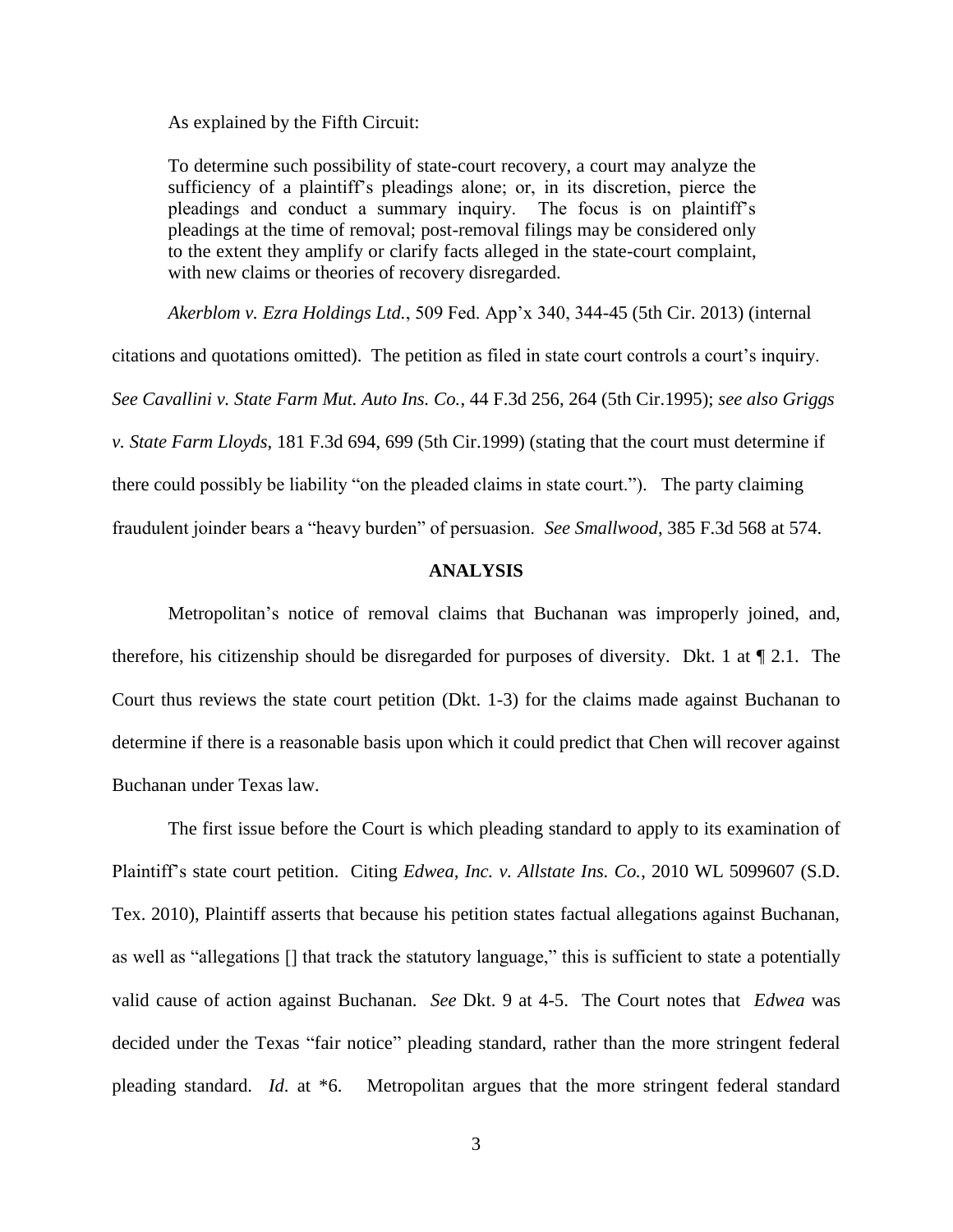should be applied and directs the Court's attention to Texas Rule of Civil Procedure 91a, which Metropolitan asserts is analogous to Federal Rule 12(b)(6). Dkt. 10 at 4-5; *See GoDaddy.com, LLC v. Toups*, 429 S.W.3d 752, 754 (Tex. App. 2014), review denied (Nov. 21, 2014); *See also Linron Properties, Ltd. v. Wausau Underwriters Ins. Co.*, 2015 WL 3755071, at \*2-3 (N.D. Tex. 2015) ("While not identical to the Rule 12(b)(6) standard, the Texas Courts of Appeals have interpreted as essentially calling for a Rule 12(b)(6)-type analysis and have relied on the 12(b)(6) case law in applying Rule 91a.").

The extent to which Texas Rule 91a and Federal Rule 12(b)(6) are analogous has not been decided by the Fifth Circuit. Nor has the Fifth Circuit decided the issue of whether the federal or state pleading standard applies in cases such as this. *See, e.g.*, *New Life Assembly of God of City of Pampa, Tex. v. Church Mut. Ins. Co.*, 2015 WL 2234890, at \*4-5 (N.D. Tex. 2015); *Bart Turner & Assocs. v. Krenke*, 2014 WL 1315896, at \*3 (N.D.Tex. 2014). Eastern District courts have consistently held that the federal pleading standard applies to analyzing improper joinder. *Simmons v. Northfield Ins. Co.*, 2015 WL 5162369, at \*2 (E.D. Tex. 2015); *See also Doucet v. State Farm Fire and Cas. Co.*, 2009 WL 3157478, at \*5 (E.D.Tex. 2009); *First Baptist Church of Mauriceville, Tex. v. Guideone Mut. Ins. Co.*, 2008 WL 4533729, at \*4 (E.D.Tex. 2008); *King v. Provident Life and Accident Ins. Co.*, 2010 WL 2730890, at \*4 (E.D. Tex. 2010). Therefore, this Court will follow the Eastern District pattern and apply the federal pleading standard.

Plaintiff"s claims against Buchanan are for violations of the Texas Insurance Code and the Texas Deceptive Trade Practice Act (the "DTPA"). *See* Dkt. 1-3 at ¶¶ 48-55. The Texas Insurance Code permits any person "who sustains actual damages" to bring an action "against another person for those damages caused by the other person engaging in ... an unfair or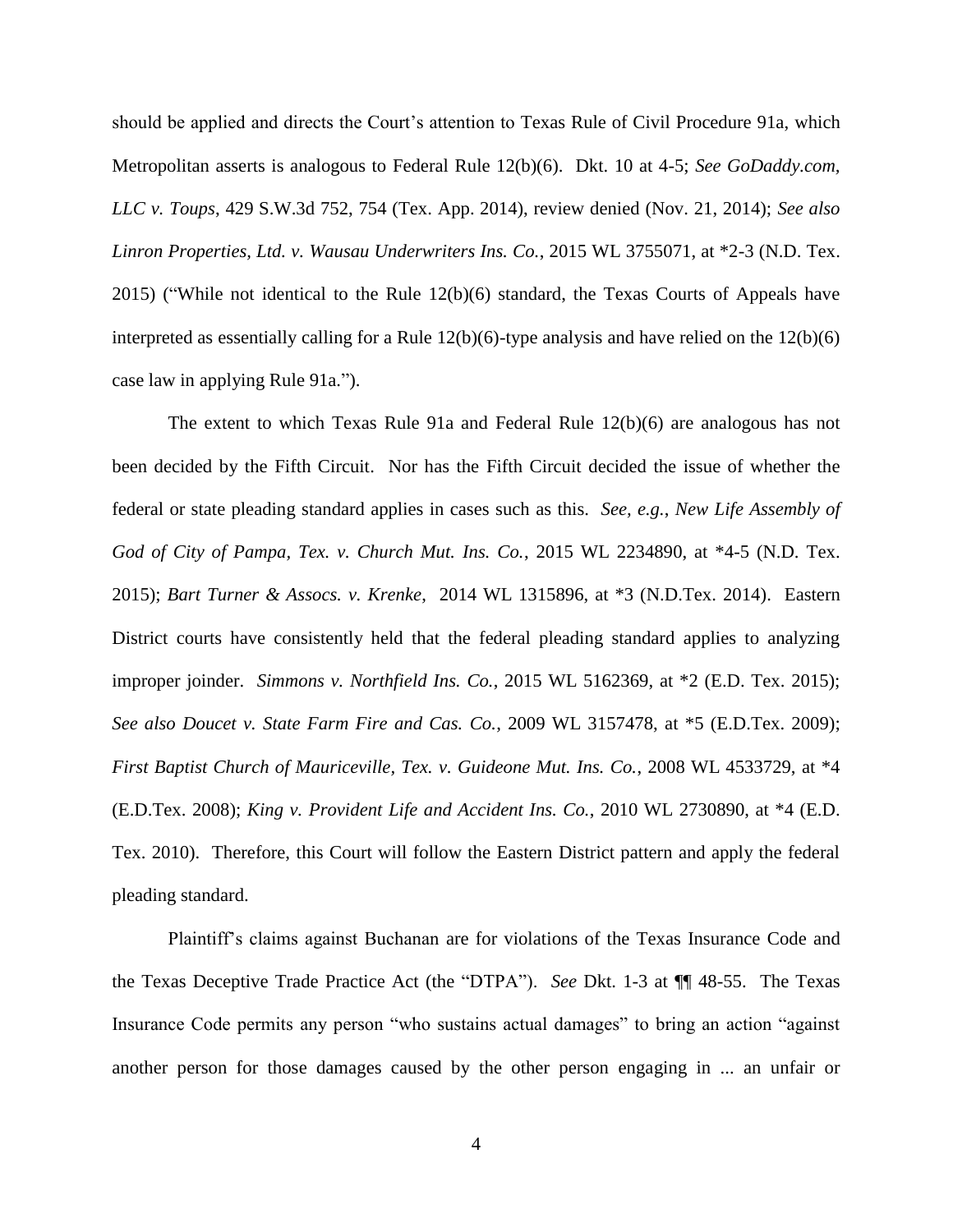deceptive act or practice in the business of insurance." *Esteban v. State Farm Lloyds*, 23 F. Supp. 3d 723, 728-29 (N.D.Tex. 2014); TEX. INS. CODE ANN. § 541.151. "An unfair or deceptive act or practice in the business of insurance" includes engaging in "unfair settlement practices with respect to a claim by an insured," which, in turn, includes (1) misrepresenting to a claimant a material fact or policy provision relating to coverage at issue; (2) failing to attempt in good faith to effectuate a prompt, fair, and equitable settlement of: (A) a claim with respect to which the insurer's liability has become reasonably clear; or ...(3) failing to promptly provide to a policyholder a reasonable explanation of the basis in the policy, in relation to the facts or applicable law, for the insurer's denial of a claim or offer of a compromise settlement of a claim." *Esteban*, 23 F. Supp. 3d at 728-29 (internal quotations omitted); TEX. INS. CODE ANN. § 541.060(a). There is no dispute in this case that an insurance adjuster, like Buchanan, may be held liable for deceptive or misleading acts in violation of the Texas Insurance Code and the DTPA. See *Gasch v. Hartford Acc. & Indem. Co.*, 491 F.3d 278, 282 (5th Cir. 2007); *Centro Cristiano Cosecha Final, Inc. v. Ohio Cas. Ins. Co.*, 2011 WL 240335, at \*4 (S.D.Tex. 2011). Rather, the issue presented is whether Plaintiff has alleged sufficient facts to support a reasonable basis to predict recovery against Buchanan.

The Court must determine whether Chen"s pleadings allege actionable facts specific to Buchanan. *See Griggs*, 181 F.3d at 699. It is a party"s individual acts that expose him to liability under the Texas Insurance Code. *Esteban*, 23 F. Supp. 3d at 729 (citing *Garrison*, 966 S.W.2d at 486). The Court must, therefore, determine whether Plaintiff has set forth "specific actionable conduct" to support his claim against Buchanan. *King v. Provident Life & Acc. Ins. Co.*, 2010 WL 2730890, at \*1 (E.D. Tex. 2010) report and recommendation adopted, (citing *Griggs*, 181 F.3d at 699). "Whether the plaintiff has stated a valid state law cause of action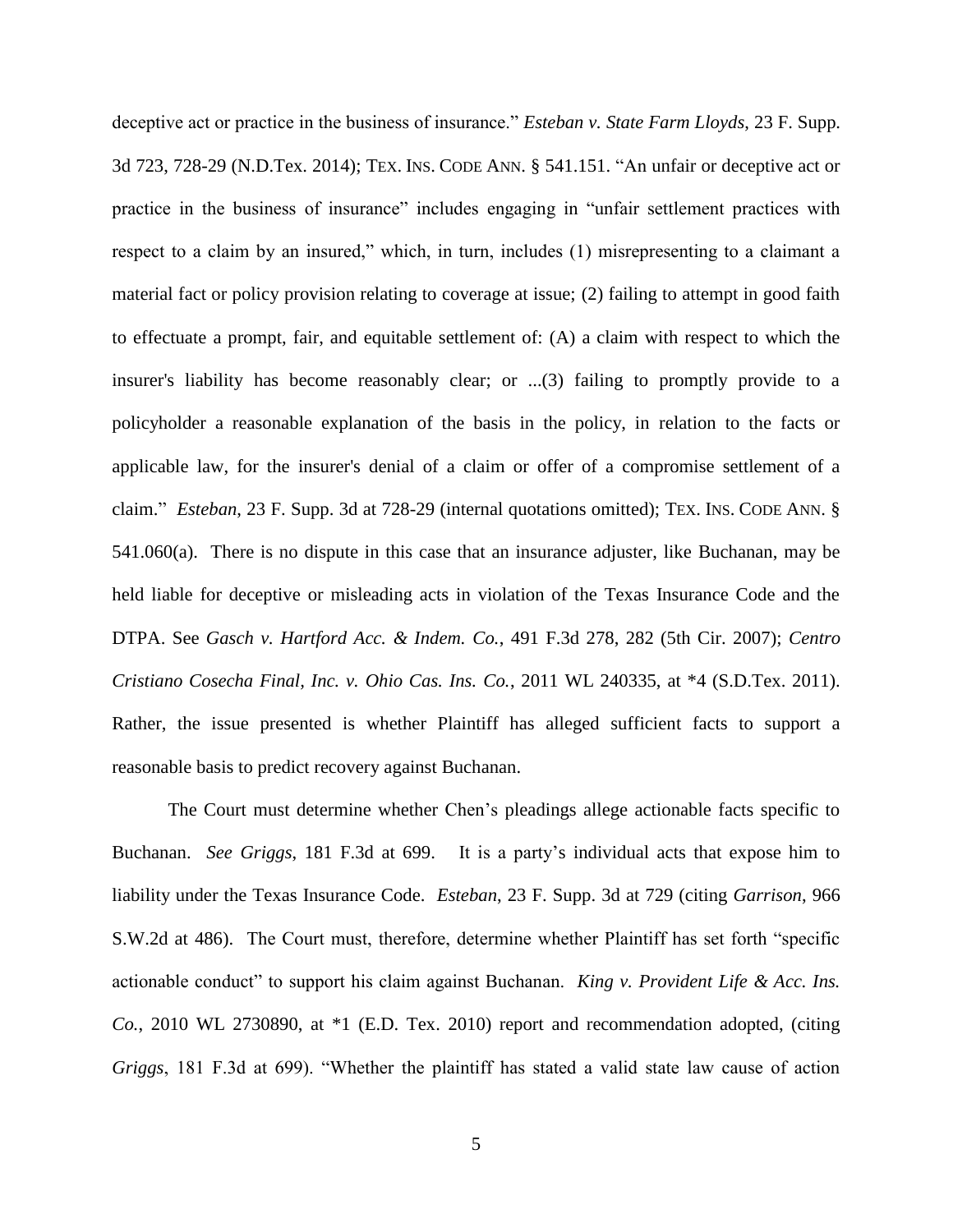depends upon and is tied to the factual fit between the plaintiff's allegations and the pleaded theory of recovery." *Id*. (quoting *Griggs*, 181 F.3d at 701). This means that the state-court petition must allege facts sufficient to establish the essential elements of each asserted cause of action. *Tuchman v. DSC Communications Corp.*, 14 F.3d 1061, 1067 (5th Cir.1994); *Chemtreat, Inc. v. Chemtech Chem. Servs., LLC*, 2007 WL 4353420, at \*5 (E.D.Tex. 2007); *Omda Oil and Gas, Inc. v. Young Oil, Corp*., 2006 WL 1343640, at \*2 (N.D.Tex. 2006). Merely lumping diverse and non-diverse defendants together in undifferentiated liability averments of a petition does not satisfy the requirement to state specific actionable conduct against the non-diverse defendant. *See Griggs*, 181 F.3d at 699. Furthermore, merely asserting a laundry list of statutory violations without factual support as to how a non-diverse defendant violated the statute will not suffice. *Doucet*, 2009 WL 3157478, at \*5. However, the joinder of an in-state, non-diverse defendant is proper as long as the plaintiff's petition contains factual allegations sufficient to render one of the statutory claims plausible. *Escuadra v. Geovera Specialty Ins. Co.*, 739 F.Supp.2d 967, 985 (E.D.Tex.2010).

Plaintiff makes the following factual allegations specific to Buchanan:

- A) He was hired or assigned by Metropolitan to inspect and adjust the claim;
- B) His inspection generated an estimate of damages that included "replacing turbine vents, gas vent caps, and a power vent cover," totaling \$1,127.09 in estimated damages, an amount less than the policy deductible;
- C) He stated that there was no hail storm damage to roof shingles, that shingle damage was "wear and tear," and that "inspection of the interior revealed no water damage to any rooms;" and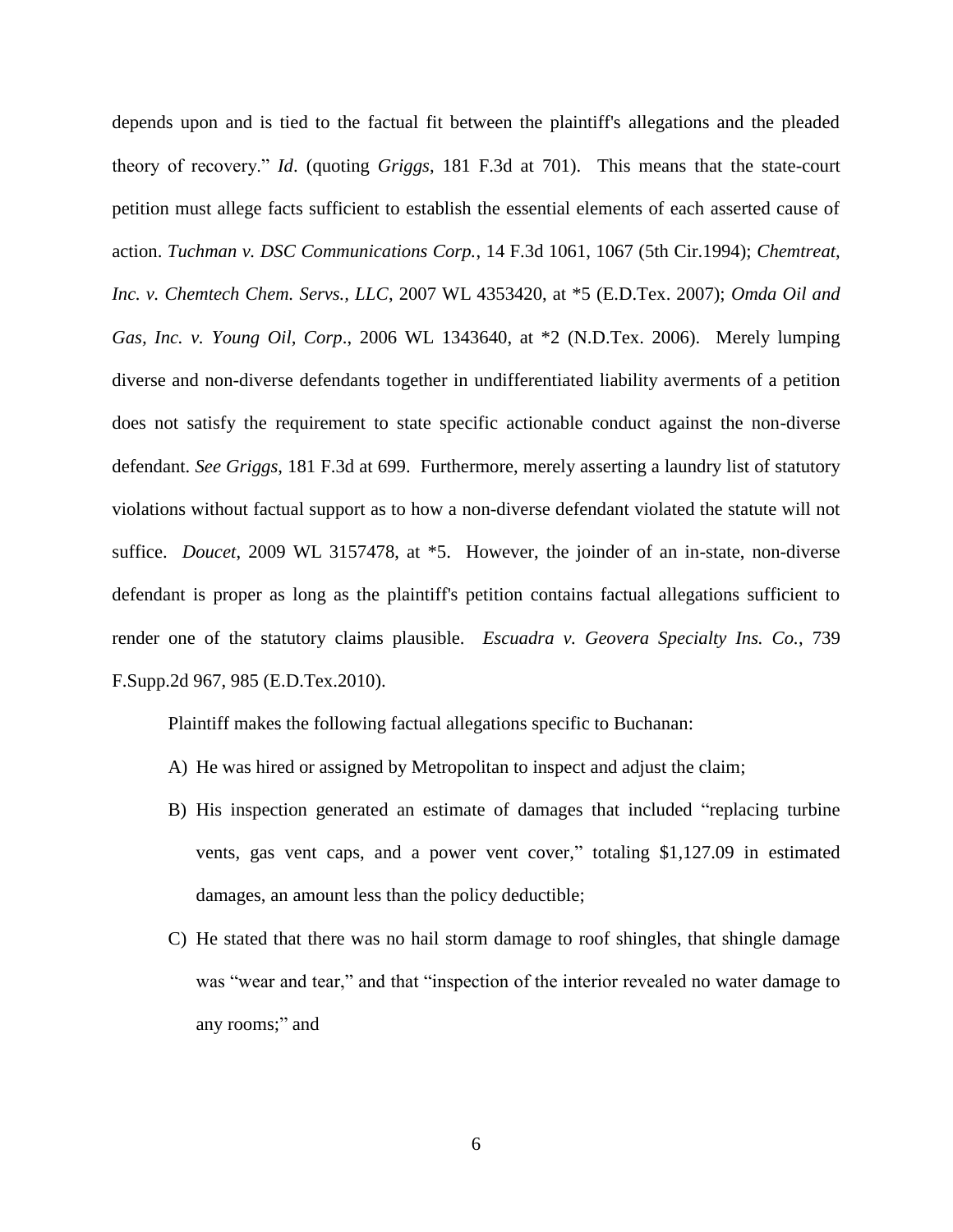D) He conducted a substandard and improper inspection of the Property, which grossly undervalued the cost of repairs in its estimate and yielded an unrealistic amount to underpay coverage.

*See* Dkt. 1-3 at ¶¶ 14-15.

Plaintiff further alleges that Buchanan violated various provisions of § 541.060, including §§  $541.060(a)(2)(A)$  and  $541.060(a)(3)$ , and §  $542.003$ , by knowingly underestimating the amount of damage to the Property, failing to provide Plaintiff a prompt and reasonable explanation of the basis in the Policy for underpayment of the claim and failing to attempt in good faith to make a prompt, fair, and equitable settlement of the claims. *Id*. at 50-53. Plaintiff alleges that damage to the Property is currently estimated at \$53,608.30, an amount substantially above the amount established by Buchanan"s inspection. *Id*. at ¶ 16.

Having reviewed Plaintiff"s allegations, the Court finds them sufficient to support a claim against Buchanan in his individual capacity for violation of the Texas Insurance Code. Further buttressing Plaintiff"s claims that Buchanan"s inspection was "substandard and improper," the Court observes that in Defendant"s Motion to Sever and Abate currently before this Court (Dkt. 21), Metropolitan acknowledges a number of "re-inspections" of the Property by different inspectors with different findings than those determined by Buchanan. Because Metropolitan has not met its "heavy burden," the Court cannot find that there is no reasonable possibility of recovery against Buchanan. *Smallwood*, 385 F.3d 568 at 574.

While Chen also asserts a DTPA claim against Buchanan, the Court does not need to rule on the sufficiency of that claim because it has already concluded that Chen has stated a valid claim against Buchanan under the Texas Insurance Code. *See Escuadra*, 739 F.Supp.2d at 985; *Gray v. Beverly Enterprises–Mississippi, Inc.*, 390 F.3d 400, 412 (5th Cir.2004) (finding that the